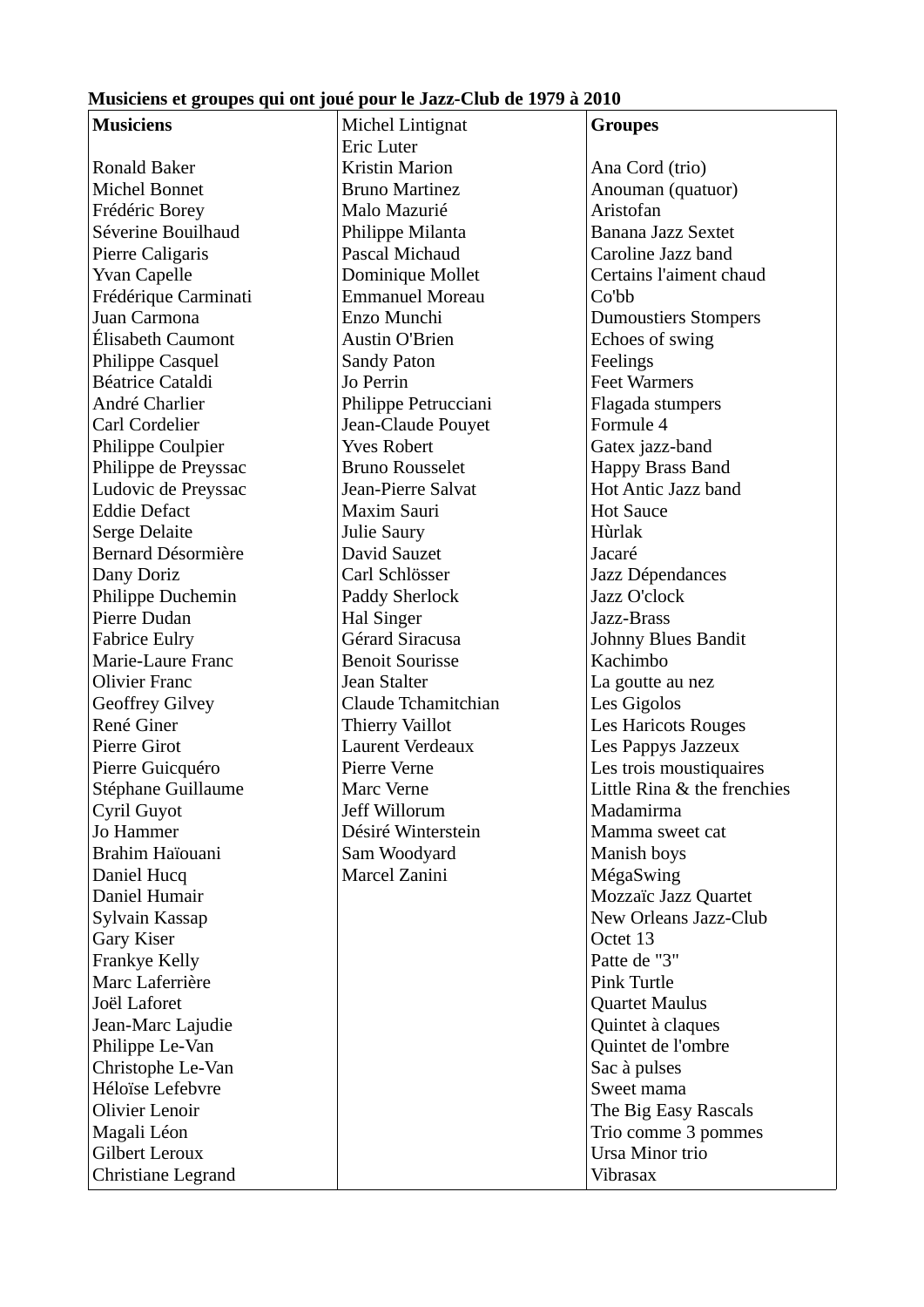## Groupes

Ana Cord (trio) Anouman (quatuor) Aristofan Banana Jazz Sextet Caroline Jazz band Certains l'aiment chaud Co'bb Dumoustiers Stompers Echoes of swing Feelings Feet Warmers Flagada stumpers Formule 4 Gatex jazz-band Happy Brass Band Hot Antic Jazz band Hot Sauce Hùrlak Jacaré Jazz Dépendances Jazz O'clock Jazz-Brass Johnny Blues Bandit Kachimbo La goutte au nez Les Gigolos Les Haricots Rouges Les Pappys Jazzeux Les trois moustiquaires Little Rina & the frenchies Madamirma Mamma sweet cat Manish boys MégaSwing Mozzaïc Jazz Quartet New Orleans Jazz-Club Octet 13 Patte de "3" Pink Turtle Quartet Maulus Quintet à claques Quintet de l'ombre Sac à pulses